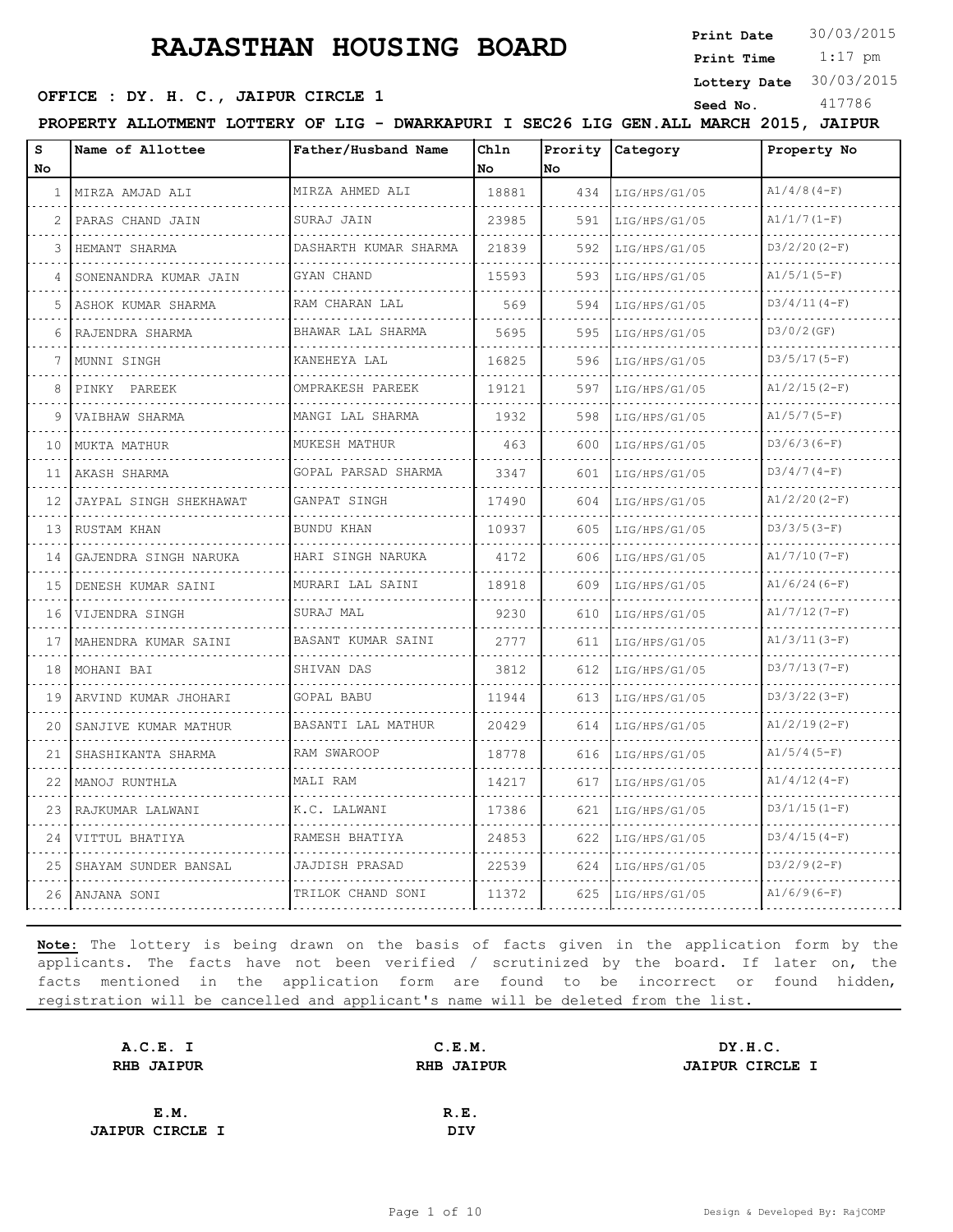**Print Date**  $30/03/2015$ 

## **SEED OFFICE : DY. H. C., JAIPUR CIRCLE 1** Seed No. 417786

 1:17 pm **Print Time**

**Lottery Date** 30/03/2015

**PROPERTY ALLOTMENT LOTTERY OF LIG - DWARKAPURI I SEC26 LIG GEN.ALL MARCH 2015, JAIPUR**

| s<br>No | Name of Allottee          | Father/Husband Name       | Chln<br>No | No  | Prority Category | Property No    |
|---------|---------------------------|---------------------------|------------|-----|------------------|----------------|
| 27      | VISHAL GUPTA              | MAHESH CHAND GUPTA        | 20347      | 626 | LIG/HPS/G1/05    | $A1/2/14(2-F)$ |
| 28      | ANSHUMAN SHARMA           | RAMAWATAR SHARMA<br>.     | 24694      | 628 | LIG/HPS/G1/05    | $D3/5/8(5-F)$  |
| 29      | SHAYAM BIHARI MADHURIYA   | JAGDISH PRASAD<br>.       | 18416      | 629 | LIG/HPS/G1/05    | $D3/2/15(2-F)$ |
| 30      | BHARAT KUMAR              | GIRIRAJ PRASAD            | 17227      | 632 | LIG/HPS/G1/05    | $A1/1/5(1-F)$  |
| 31      | SITA DEVI KABARA          | JAGDISH PRASAD            | 8557       | 633 | LIG/HPS/G1/05    | $A1/5/6(5-F)$  |
| 32      | JARINA BEGAM              | MOHAMMED ALTHAF KHAN<br>. | 288        | 634 | LIG/HPS/G1/05    | D3/0/11(GF)    |
| 33      | SUNIL KUMAR               | KEHAR SINGH               | 10971      | 636 | LIG/HPS/G1/05    | $A1/4/4(4-F)$  |
| 34      | MAHESH SINGH CHOUHAN      | HAJARI LAL                | 22646      | 638 | LIG/HPS/G1/05    | $A1/6/22(6-F)$ |
| 35      | DEVKINANDAN SHARMA        | BHAWAR LAL JI             | 19962      | 639 | LIG/HPS/G1/05    | $A1/1/15(1-F)$ |
| 36      | RAMA PALIWAL<br>.         | SOMESH PALIWAL<br>.       | 5859       | 640 | LIG/HPS/G1/05    | $D3/5/22(5-F)$ |
| 37      | NAND KISHOR SAGAR         | NATHU RAM SAGAR           | 749        | 641 | LIG/HPS/G1/05    | $D3/4/1(4-F)$  |
| 38      | JITTENDRA KUMAR           | JAGDISH PRASAD            | 11320      | 642 | LIG/HPS/G1/05    | $D3/2/24(2-F)$ |
| 39      | DR. MUKESH SHARMA<br>.    | HARI KISHAN<br>.          | 6845       | 644 | LIG/HPS/G1/05    | $A1/4/10(4-F)$ |
| 40      | RAMESH KUMAR SAINI        | GORI SHANKAR SAINI        | 14740      | 645 | LIG/HPS/G1/05    | $D3/1/6(1-F)$  |
| 41      | VIPIN KUMAR AGARWAL       | BHAWANI SHARKAR           | 11354      | 646 | LIG/HPS/G1/05    | $D3/3/23(3-F)$ |
| 42      | KALU RAM DAROGA           | RAM NARAYAN DAROGA        | 25276      | 649 | LIG/HPS/G1/05    | $A1/1/2(1-F)$  |
| 43      | DINESH KUMAR SHARMA       | GIRISH CHAND SHARMA       | 22764      | 651 | LIG/HPS/G1/05    | $D3/5/23(5-F)$ |
| 44      | RAJENDRA PRASAD CHOUDHARY | MAHADEV JAT               | 5591       | 652 | LIG/HPS/G1/05    | $A1/0/7$ (GF)  |
| 45      | VIJAY SINGH GEHLOT        | PRAHLAD SINGH GEHLOT<br>. | 20671      | 654 | LIG/HPS/G1/05    | $A1/6/13(6-F)$ |
| 46      | KOSHILYA DEVI             | GANGA SAHAI SHARMA<br>.   | 150        | 656 | LIG/HPS/G1/05    | $D3/2/18(2-F)$ |
| 47      | RAMESH CHAND JAT          | HARI NARAYAN JAT          | 20659      | 657 | LIG/HPS/G1/05    | $A1/2/10(2-F)$ |
| 48      | DINISH KUMAR JAIN         | RAJENDRA KUMAR JAIN       | 1960       | 658 | LIG/HPS/G1/05    | $A1/7/4(7-F)$  |
| 49      | MOHAMMAD IQBAL KURESHI    | ISLAMUDDIN KURESHI        | 22850      | 659 | LIG/HPS/G1/05    | $A1/6/3(6-F)$  |
| 50      | MIRZA MERAJ BEG           | JANGYAR BEG               | 25329      | 660 | LIG/HPS/G1/05    | $A1/7/2(7-F)$  |
| 51      | PREM JOSHI                | RAJENDRA JOSHI            | 13712      | 662 | LIG/HPS/G1/05    | $D3/1/21(1-F)$ |
| 52      | DEEPAK SONI               | SHANKAR LAL SONI          | 9823       | 663 | LIG/HPS/G1/05    | $A1/7/15(7-F)$ |

| A.C.E. I               | C.E.M.            | DY.H.C.                |
|------------------------|-------------------|------------------------|
| <b>RHB JAIPUR</b>      | <b>RHB JAIPUR</b> | <b>JAIPUR CIRCLE I</b> |
|                        |                   |                        |
| E.M.                   | R.E.              |                        |
| <b>JAIPUR CIRCLE I</b> | <b>DIV</b>        |                        |
|                        |                   |                        |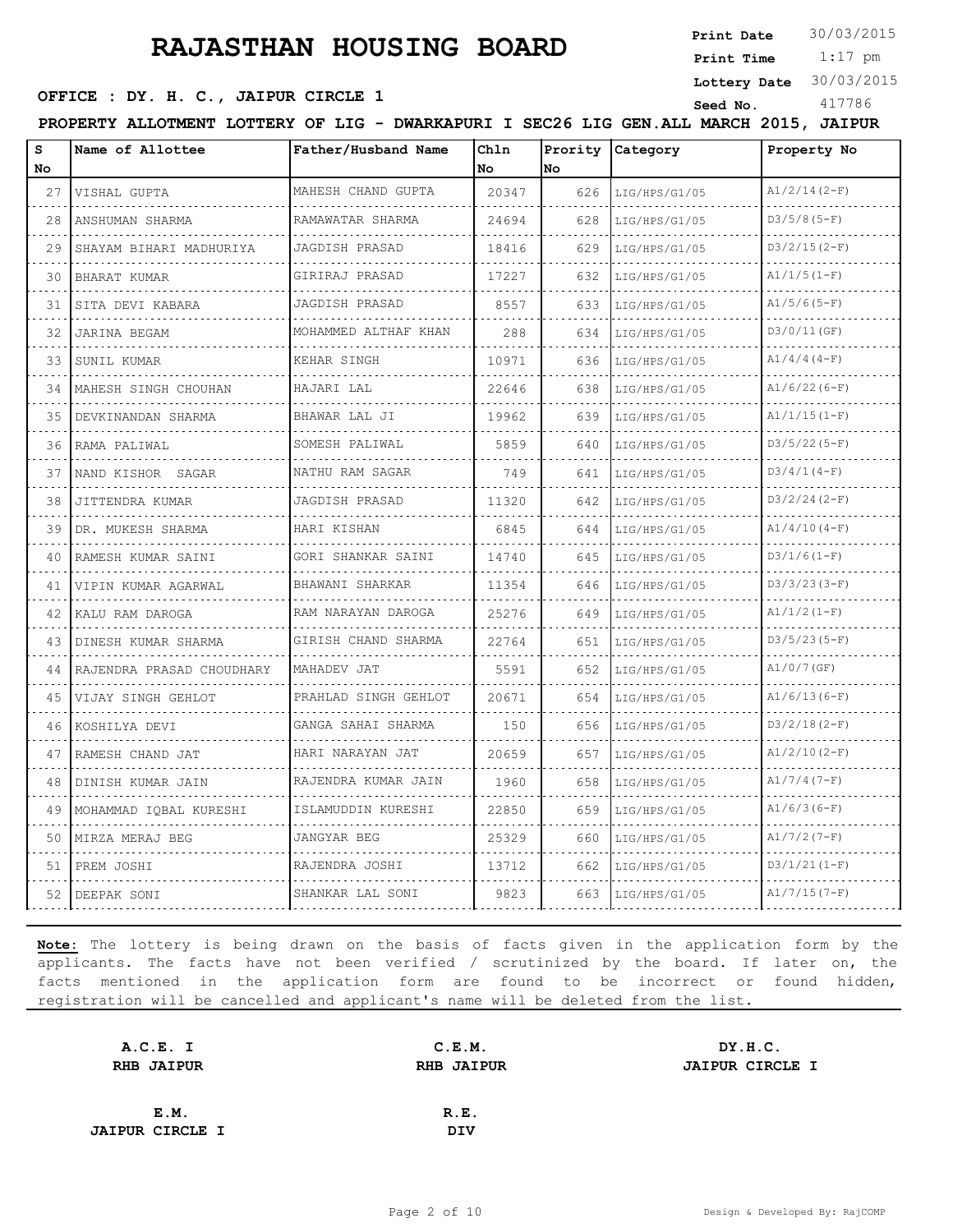**Print Date**  $30/03/2015$ 

 1:17 pm **Print Time**

**Lottery Date** 30/03/2015

|                                     |  |                                                                                        | . |          |        |  |  |
|-------------------------------------|--|----------------------------------------------------------------------------------------|---|----------|--------|--|--|
| OFFICE : DY. H. C., JAIPUR CIRCLE : |  |                                                                                        |   | Seed No. | 417786 |  |  |
|                                     |  | PROPERTY ALLOTMENT LOTTERY OF LIG - DWARKAPURI I SEC26 LIG GEN. ALL MARCH 2015, JAIPUR |   |          |        |  |  |

| s  | Name of Allottee         | Father/Husband Name      | Ch1n      | Prority | Category<br>Property No |                |  |
|----|--------------------------|--------------------------|-----------|---------|-------------------------|----------------|--|
| No |                          |                          | <b>No</b> | No.     |                         |                |  |
| 53 | SUBHASH KUMAR PARJAPAT   | KESHARDEV PARJAPAT       | 14749     | 665     | LIG/HPS/G1/05           | $D3/6/22(6-F)$ |  |
| 54 | DILIP PAREKH             | <b>BABU BHAI</b>         | 14747     | 666     | LIG/HPS/G1/05           | $A1/7/8(7-F)$  |  |
| 55 | PUSHPA DEVI MOTWANI      | KISHAN CHAND             | 10647     | 667     | LIG/HPS/G1/05           | $D3/7/2(7-F)$  |  |
| 56 | JAMIL AHMED              | MUSTFA KHAN              | 10949     | 668     | LIG/HPS/G1/05           | $A1/5/14(5-F)$ |  |
| 57 | SANJANA AGARWAL          | ASHOK AGARWAL<br>.       | 11000     | 669     | LIG/HPS/G1/05           | $A1/3/13(3-F)$ |  |
| 58 | ASHA NARANG              | NAVEEN NARANG            | 4870      | 670     | LIG/HPS/G1/05           | $A1/3/17(3-F)$ |  |
| 59 | UMESH KUMAR GUPTA        | RAMESHWAR PRASAD GUPTA   | 13370     | 671     | LIG/HPS/G1/05           | $A1/1/3(I-F)$  |  |
| 60 | KUSHAWANTI JANGID        | ANAND BIHARI JANGID<br>. | 6488      | 672     | LIG/HPS/G1/05           | $A1/4/23(4-F)$ |  |
| 61 | TRIPTI SHARMA            | SANJAY SHARMA            | 24168     | 673     | LIG/HPS/G1/05           | $A1/4/19(4-F)$ |  |
| 62 | HARISH KALANI            | MAGHANDAS KALANI         | 4871      | 675     | LIG/HPS/G1/05           | $A1/7/3(7-F)$  |  |
| 63 | KUSHAL SINGH RATHOR<br>. | GANPAT SINGH RATHOR      | 565       | 677     | LIG/HPS/G1/05           | $A1/4/18(4-F)$ |  |
| 64 | NARESH KUMAR AGARWAL     | GOPAL SINGH              | 16788     | 1005    | LIG/ORS/G2/05           | $A1/3/19(3-F)$ |  |
| 65 | PADMA                    | KHIYAL DAS SAMNANI       | 13830     | 1006    | LIG/ORS/G2/05           | $A1/5/3(5-F)$  |  |
| 66 | DINESH SONI              | B.K. SONI                | 24444     | 1007    | LIG/ORS/G2/05           | $A1/3/14(3-F)$ |  |
| 67 | RAKESH KUMAR GUPTA       | AMER CHAND               | 19576     | 1008    | LIG/ORS/G2/05           | $A1/6/1(6-F)$  |  |
| 68 | RAJESH GUPTA             | DANVEER GUPTA            | 2682      | 1009    | LIG/ORS/G2/05           | $A1/5/12(5-F)$ |  |
| 69 | PARAG MAHESHWARI         | JAIPRAKESH MAHESHWARI    | 21786     | 1010    | LIG/ORS/G2/05           | $A1/1/10(I-F)$ |  |
| 70 | BHARAT GAUTAM            | RADHEY SHAYAM            | 21524     | 1015    | LIG/ORS/G2/05           | $A1/4/9(4-F)$  |  |
| 71 | PIYUSH KUMAT BANSAL      | DEEN DAYAL GUPTA         | 9791      | 1016    | LIG/ORS/G2/05           | $A1/1/1(I-F)$  |  |
| 72 | RAM SHARAN CHHIPA        | REDHEY SHYAM             | 6422      | 1017    | LIG/ORS/G2/05           | $A1/3/7(3-F)$  |  |
| 73 | RAJ KUMAR                | RAM PRASAD SARNIWAL      | 19681     | 1019    | LIG/ORS/G2/05           | $A1/1/23(1-F)$ |  |
| 74 | AMIT NAGAR               | GHANSHYAM                | 4244      | 1023    | LIG/ORS/G2/05           | $A1/5/21(5-F)$ |  |
| 75 | TRILOK CHAND VYAS        | OM PRAKESH VYAS          | 22467     | 1024    | LIG/ORS/G2/05           | $A1/6/4(6-F)$  |  |
| 76 | PRADEEP PATHAK           | BRAJ MOHAN PATHAK        | 18840     | 1026    | LIG/ORS/G2/05           | $A1/3/23(3-F)$ |  |
| 77 | DHAN RAJ                 | LAKHI MAL                | 4237      | 1027    | LIG/ORS/G2/05           | $A1/2/1(2-F)$  |  |
| 78 | MANOJ KUMAR KUMAWAT      | RAM KARAN KUMAWAT        | 25304     | 1028    | LIG/ORS/G2/05           | $A1/1/19(1-F)$ |  |

| A.C.E. I               | C.E.M.            | DY.H.C.                |
|------------------------|-------------------|------------------------|
| <b>RHB JAIPUR</b>      | <b>RHB JAIPUR</b> | <b>JAIPUR CIRCLE I</b> |
|                        |                   |                        |
| E.M.                   | R.E.              |                        |
| <b>JAIPUR CIRCLE I</b> | <b>DIV</b>        |                        |
|                        |                   |                        |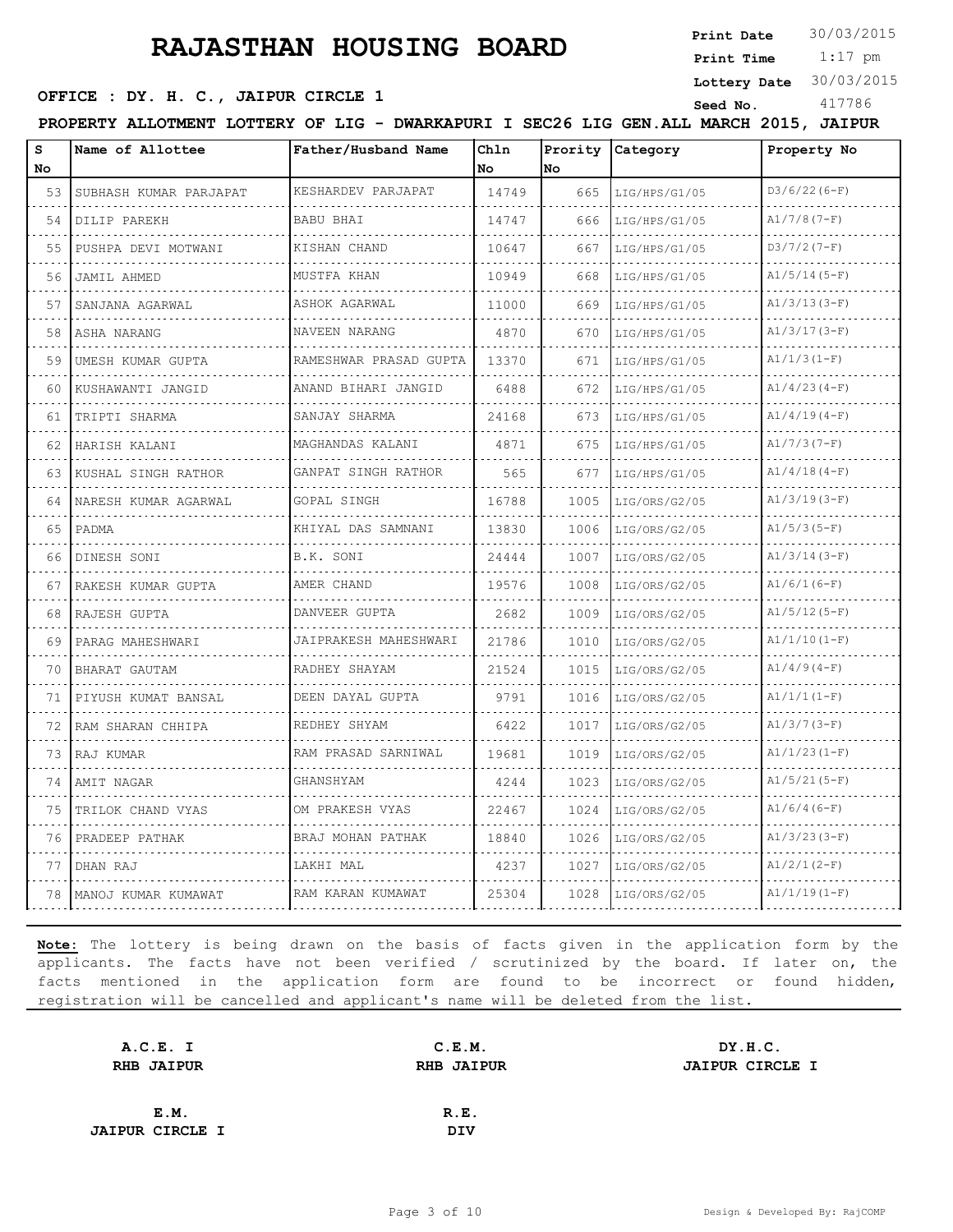**Print Date**  $30/03/2015$ 

## **SEED OFFICE : DY. H. C., JAIPUR CIRCLE 1** Seed No. 417786

 1:17 pm **Print Time**

**Lottery Date** 30/03/2015

**PROPERTY ALLOTMENT LOTTERY OF LIG - DWARKAPURI I SEC26 LIG GEN.ALL MARCH 2015, JAIPUR**

| s<br>No | Name of Allottee     | Father/Husband Name    | Chln<br>No. | No   | Prority Category | Property No    |  |
|---------|----------------------|------------------------|-------------|------|------------------|----------------|--|
| 79      | MANISH PARASHAR      | LAXMAN PRASAD          | 22251       | 1029 | LIG/ORS/G2/05    | $A1/4/24(4-F)$ |  |
| 80      | SHOUVIK SIL          | ASHOK SIL              | 11539       | 1031 | LIG/ORS/G2/05    | $A1/2/13(2-F)$ |  |
| 81      | SANJAY SHRIMAL       | UNESH CHAND            | 19992       | 1033 | LIG/ORS/G2/05    | $A1/1/22(1-F)$ |  |
| 82      | VIJAYTA NAGPAL       | MADAN LAL NAGPAL<br>.  | 24344       | 1035 | LIG/ORS/G2/05    | $A1/5/16(5-F)$ |  |
| 83      | RAJENDRA KUMAR       | GANESH NARAYAN         | 13004       | 1037 | LIG/ORS/G2/05    | $A1/0/19$ (GF) |  |
| 84      | GIRJESH DEVI         | GENESH LAL CHHIPA      | 16458       | 1038 | LIG/ORS/G2/05    | $A1/0/3$ (GF)  |  |
| 85      | ARUN SHARMA          | SATYA NARYAN SHARMA    | 13103       | 1042 | LIG/ORS/G2/05    | $A1/2/4(2-F)$  |  |
| 86      | RAJESH GUPTA         | RAM PARSAD GUPTA       | 10919       | 1044 | LIG/ORS/G2/05    | $A1/3/15(3-F)$ |  |
| 87      | MANISH KHANDELWAL    | GIRIRAJ PRASAD         | 1521        | 1045 | LIG/ORS/G2/05    | $A1/5/19(5-F)$ |  |
| 88      | DHARAM PAL<br>.      | NANU RAM               | 1940        | 1046 | LIG/ORS/G2/05    | $A1/2/6(2-F)$  |  |
| 89      | URMILA BHARGAV       | SURESH CHAND BHARGAV   | 22859       | 1048 | LIG/ORS/G2/05    | $A1/0/10$ (GF) |  |
| 90      | ASHOK KUMAR VERMA    | SURESH CHAND           | 9439        | 1049 | LIG/ORS/G2/05    | $A1/0/22$ (GF) |  |
| 91      | NIRMALA DEVI         | BHAWANI SHARKAR        | 10504       | 1051 | LIG/ORS/G2/05    | $A1/4/3(4-F)$  |  |
| 92      | VINA SHANDILYA       | SANJAY                 | 4087        | 1056 | LIG/ORS/G2/05    | $A1/4/1(4-F)$  |  |
| 93      | VISHANU KUMAR TINKAR | GANGADHAR TINKAR       | 15930       | 1057 | LIG/ORS/G2/05    | $A1/3/5(3-F)$  |  |
| 94      | DINESH CHAND SHARMA  | BABU LAL SHARMA        | 18452       | 1058 | LIG/ORS/G2/05    | $A1/0/15$ (GF) |  |
| 95      | SHAKILA BHANO        | HAFIZ MOHD. SALEEM     | 6520        | 1059 | LIG/ORS/G2/05    | $A1/2/9(2-F)$  |  |
| 96      | SHALINI JAIN         | PADAMCHAND JAIN        | 11753       | 1060 | LIG/ORS/G2/05    | $A1/2/8(2-F)$  |  |
| 97      | ASHOK KUMAR          | BUDHA RAM              | 17917       | 1061 | LIG/ORS/G2/05    | $A1/1/17(1-F)$ |  |
| 98      | SANGEETA GUPTA       | RAJNEESH GUPTA         | 19996       | 1062 | LIG/ORS/G2/05    | $A1/2/16(2-F)$ |  |
| 99      | KULDEEP SINGH        | RAMESHWER LAL          | 23964       | 1063 | LIG/ORS/G2/05    | $A1/4/13(4-F)$ |  |
| 100     | MOHNISH S.           | SADA SHIVMN            | 22735       | 1064 | LIG/ORS/G2/05    | $A1/0/2$ (GF)  |  |
| 101     | GAJRAJ SINGH RAJAWAT | SAMPAT SINGH RAJAWAT   | 21773       | 1065 | LIG/ORS/G2/05    | $A1/2/5(2-F)$  |  |
| 102     | RAM JYOTI SHARMA     | RAM SWAROOP            | 7129        | 1066 | LIG/ORS/G2/05    | $A1/2/18(2-F)$ |  |
| 103     | SANTOSH SHARMA       | MAHAVEER PRASAD SHARMA | 20663       | 1067 | LIG/ORS/G2/05    | $A1/4/7(4-F)$  |  |
| 104     | ANJU VASISHTH        | ATUL VASISHTH          | 7263        | 43   | LIG/HPS/G2/05    | $A1/2/17(2-F)$ |  |

| A.C.E. I               | C.E.M.            | DY.H.C.                |
|------------------------|-------------------|------------------------|
| <b>RHB JAIPUR</b>      | <b>RHB JAIPUR</b> | <b>JAIPUR CIRCLE I</b> |
|                        |                   |                        |
| E.M.                   | R.E.              |                        |
| <b>JAIPUR CIRCLE I</b> | <b>DIV</b>        |                        |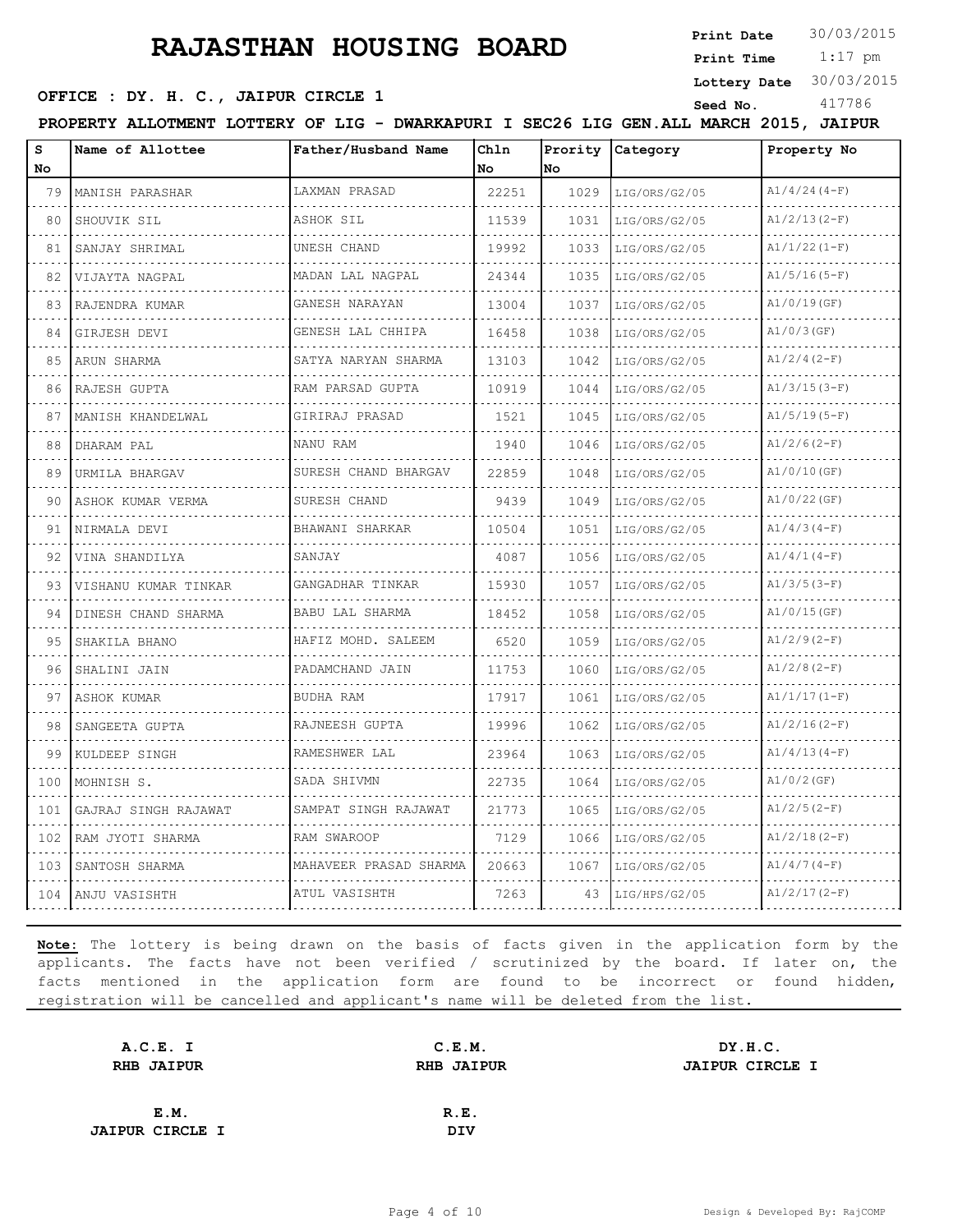**Print Date**  $30/03/2015$ 

 1:17 pm **Print Time**

**Lottery Date** 30/03/2015

## **SEED OFFICE : DY. H. C., JAIPUR CIRCLE 1** Seed No. 417786

**PROPERTY ALLOTMENT LOTTERY OF LIG - DWARKAPURI I SEC26 LIG GEN.ALL MARCH 2015, JAIPUR**

| s<br>No                     | Name of Allottee      | Father/Husband Name       | Chln<br>No | Prority<br>No. | Category           | Property No    |  |
|-----------------------------|-----------------------|---------------------------|------------|----------------|--------------------|----------------|--|
| 105                         | PADAM BHATIA          | N.K. BHATIA               | 18898      | 110            | LIG/HPS/G2/05      | $A1/1/8(1-F)$  |  |
| 106                         | .<br>SUMAN GUPTA      | MAHENDRA KUMAR GUPTA      | 15204      | 134            | .<br>LIG/HPS/G2/05 | $A1/3/8(3-F)$  |  |
| 107                         | SANJAY SHARMA         | .<br>VIJAY SHANKAR SHARMA | 9469       | 458            | LIG/HPS/G2/05      | $D3/5/4(5-F)$  |  |
| 108                         | MANGAI LAL GUPTA      | KRISHAN GOPAL             | 14500      | 739            | LIG/HPS/G2/05      | $D3/1/10(1-F)$ |  |
| 109                         | <b>BALJEET SINGH</b>  | .<br>RAM SIGNH            | 12824      | 741            | LIG/HPS/G2/05      | $D3/5/6(5-F)$  |  |
| 110                         | SANDEEP GUPTA         | ASHOK KUMAR               | 22821      | 742            | LIG/HPS/G2/05      | $A1/6/20(6-F)$ |  |
| 111                         | RAJENDRA SINGH        | BAL RAM                   | 2958       | 743            | LIG/HPS/G2/05      | $D3/4/10(4-F)$ |  |
| 112                         | PERMEELA SHARMA       | RAJENDRA PARSAD SHARMA    | 18130      | 744            | LIG/HPS/G2/05      | $D3/3/10(3-F)$ |  |
| 113                         | RAJESH SHARMA         | RAMESH KUMAR SHARMA       | 24723      | 745            | LIG/HPS/G2/05      | $A1/4/22(4-F)$ |  |
| 114                         | PRTIBHA SHARMA        | KEDAR NATH SHARMA         | 17743      | 746            | LIG/HPS/G2/05      | $A1/6/8(6-F)$  |  |
| $\sim$ $\sim$ $\sim$<br>115 | SHARDA DEVI           | .<br>RAVINDRA UPADHYAY    | 1856       | 748            | LIG/HPS/G2/05      | $A1/5/9(5-F)$  |  |
| 116                         | SNEH LATA GOYAL       | .<br>UMESH KUMAR          | 7396       | 749            | LIG/HPS/G2/05      | $A1/5/13(5-F)$ |  |
| 117                         | SUNITA SHARMA         | RAKESH CHAND              | 2829       | 750            | LIG/HPS/G2/05      | $D3/2/6(2-F)$  |  |
| 118                         | AMIT                  | SUBHASH CHAND KATARIA     | 18657      | 755            | LIG/HPS/G2/05      | $A1/7/17(7-F)$ |  |
| 119                         | RAMESH LALWANI        | MOHAN JI LALWANI          | 6366       | 756            | LIG/HPS/G2/05      | $D3/3/17(3-F)$ |  |
| 120                         | BHUPENDRA PAL         | DEVENDRA PAL<br>.         | 304        | 760            | LIG/HPS/G2/05      | $A1/5/22(5-F)$ |  |
| 121                         | KAMLA JAIN            | VIMAL KUMAR JAIN          | 24781      | 761            | LIG/HPS/G2/05      | $A1/2/11(2-F)$ |  |
| 122                         | YOGESH KUMAR VIJAY    | HARI BALLABH VIJAY        | 8514       | 763            | LIG/HPS/G2/05      | $D3/4/3(4-F)$  |  |
| 123                         | NARENDRA KUMAR JAIN   | TEJKARAN JAIN<br>.        | 5168       | 764            | LIG/HPS/G2/05      | $A1/6/6(6-F)$  |  |
| .<br>124                    | SHIV DUTT SHARMA      | GOPAL LAL SHARMA          | 24570      | 765            | LIG/HPS/G2/05      | $D3/3/12(3-F)$ |  |
| 125                         | SUNIL ARORA           | BRAHAM DUTT ARORA         | 23054      | 766            | LIG/HPS/G2/05      | $A1/6/16(6-F)$ |  |
| 126                         | SURESH SAINI          | MALI RAM SAINI            | 20199      | 767            | LIG/HPS/G2/05      | $A1/3/10(3-F)$ |  |
| 127                         | NEERAJ PAL SINGH      | SURENDRA SINGH            | 15893      | 768            | LIG/HPS/G2/05      | $A1/4/17(4-F)$ |  |
| 128                         | ASHA JAIN             | DINESH CHAND JAIN         | 21187      | 770            | LIG/HPS/G2/05      | $D3/3/18(3-F)$ |  |
| 129                         | BANWARI LAL SWAMI     | TRILOK CHAND SWAMI        | 12599      | 771            | LIG/HPS/G2/05      | $A1/3/4(3-F)$  |  |
| 130                         | DILIP KUMAR SHITALANI | HOT CHAND SHITALANI       | 16652      | 772            | LIG/HPS/G2/05      | $A1/5/15(5-F)$ |  |

| A.C.E. I               | C.E.M.            | DY.H.C.                |
|------------------------|-------------------|------------------------|
| <b>RHB JAIPUR</b>      | <b>RHB JAIPUR</b> | <b>JAIPUR CIRCLE I</b> |
|                        |                   |                        |
| E.M.                   | R.E.              |                        |
| <b>JAIPUR CIRCLE I</b> | <b>DIV</b>        |                        |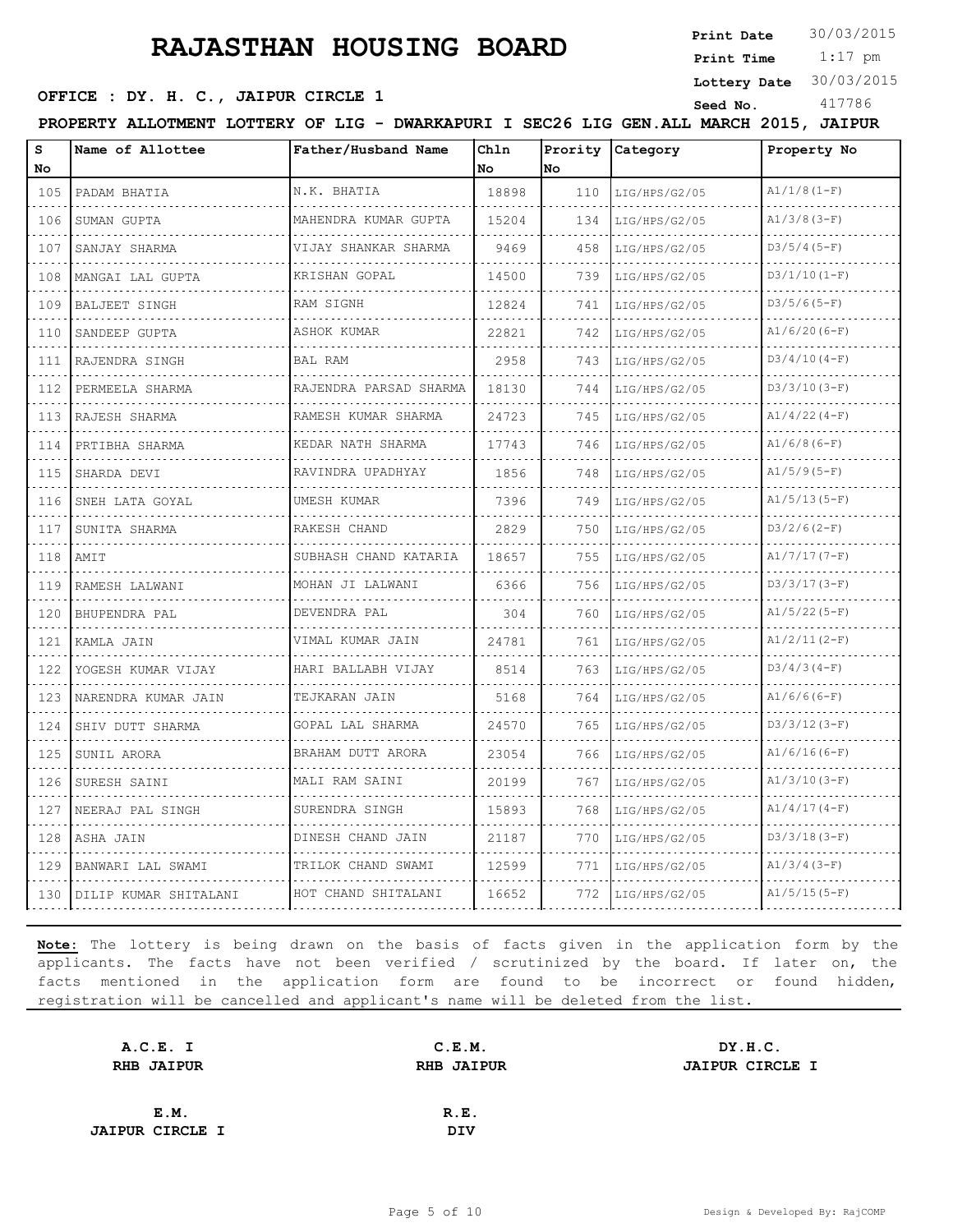**Print Date**  $30/03/2015$ 

 1:17 pm **Print Time**

**Lottery Date** 30/03/2015

#### **OFFICE : DY. H. C., JAIPUR CIRCLE 1** Seed No. 417786

|  | PROPERTY ALLOTMENT LOTTERY OF LIG - DWARKAPURI I SEC26 LIG GEN.ALL MARCH 2015, JAIPUR |  |  |                     |      |  |                  |             |  |
|--|---------------------------------------------------------------------------------------|--|--|---------------------|------|--|------------------|-------------|--|
|  | <b>IName of Allottee</b>                                                              |  |  | Father/Husband Name | Ch1n |  | Prority Category | Property No |  |

| s                           | Name of Allottee      | Father/Husband Name    | Chln  | Prority | Category      | Property No    |
|-----------------------------|-----------------------|------------------------|-------|---------|---------------|----------------|
| No                          |                       |                        | No.   | No.     |               |                |
| 131                         | YOGENDRA KUMAR DIXIT  | PRAKESH DIXIT          | 19737 | 774     | LIG/HPS/G2/05 | $A1/1/12(1-F)$ |
| 132                         | SAROJ KUMAR SHARMA    | RAMKISHAN SHARMA       | 23492 | 775     | LIG/HPS/G2/05 | $D3/4/24(4-F)$ |
| 133                         | PRABHA KIRAN GUPTA    | NAVEEN GUPTA           | 22895 | 777     | LIG/HPS/G2/05 | $D3/2/4(2-F)$  |
| 134                         | HAR CHARAN KOUR       | HARSHARAN SINGH        | 1948  | 778     | LIG/HPS/G2/05 | $D3/5/7(5-F)$  |
| 135                         | ANJU KOOLWAL          | SATISH KOOLWAL         | 21925 | 779     | LIG/HPS/G2/05 | $D3/3/9(3-F)$  |
| 136                         | RAVI KUMAR GUPTA      | BABU LA GUPTA          | 24836 | 780     | LIG/HPS/G2/05 | $D3/5/24(5-F)$ |
| 137                         | ABDUL SALAM           | ABDUL SALEEM           | 6050  | 781     | LIG/HPS/G2/05 | $A1/7/6(7-F)$  |
| 138                         | VIRENDRA SINGH<br>.   | OMPRAKESH              | 24597 | 783     | LIG/HPS/G2/05 | $D3/4/8(4-F)$  |
| 139                         | NEETA KHATRI          | GOVERDHAN DAS KHATRI   | 8029  | 784     | LIG/HPS/G2/05 | $D3/3/16(3-F)$ |
| 140                         | SURYA PRAKASH GOYAL   | OMPRAKESH GUPTA        | 22734 | 785     | LIG/HPS/G2/05 | $A1/4/5(4-F)$  |
| 141                         | MAHENDRA KUMAR VIJAY  | BARJMOHAN LAL VIJAY    | 25306 | 786     | LIG/HPS/G2/05 | $D3/4/22(4-F)$ |
| 142                         | SARASWATI DEVI        | NAND KUMAR             | 18866 | 787     | LIG/HPS/G2/05 | $D3/5/3(5-F)$  |
| 143                         | DURG SINGH<br>.       | TEJ SINGH              | 10589 | 788     | LIG/HPS/G2/05 | $A1/7/14(7-F)$ |
| 144                         | SUNIL RATHI           | J.S. RATHI             | 13810 | 790     | LIG/HPS/G2/05 | $A1/7/24(7-F)$ |
| 145                         | MANGALI GUPTA         | RAM CHARAN LAL         | 21964 | 791     | LIG/HPS/G2/05 | $A1/3/9(3-F)$  |
| 146                         | BHAVESH MATHUR        | SATYA NARYAN MATHUR    | 22790 | 792     | LIG/HPS/G2/05 | $A1/1/14(1-F)$ |
| 147                         | REKHA DULANI          | DOULAT RAM DULANI      | 6057  | 793     | LIG/HPS/G2/05 | $D3/3/15(3-F)$ |
| 148                         | HAFIZ MOHAMMED        | SAMPAT MOHAMMED        | 19802 | 794     | LIG/HPS/G2/05 | $D3/4/2(4-F)$  |
| 149                         | KAILASH CHAND JHANWAR | GHASI LAL JHANWAR      | 17276 | 798     | LIG/HPS/G2/05 | $A1/7/13(7-F)$ |
| $\sim$ $\sim$ $\sim$<br>150 | SAVITRI DEVI          | LOK RAM                | 16535 | 801     | LIG/HPS/G2/05 | $A1/2/7(2-F)$  |
| 151                         | BABU LAL SHARMA       | SITA RAM SHARMA        | 11946 | 802     | LIG/HPS/G2/05 | $D3/1/16(1-F)$ |
| 152                         | SHAILENDER WALIA      | RAMESH PAL             | 7651  | 803     | LIG/HPS/G2/05 | $A1/6/11(6-F)$ |
| 153                         | RAJESH SHARMA         | RAM NIWAS SHARMA       | 22723 | 804     | LIG/HPS/G2/05 | $A1/5/17(5-F)$ |
| 154                         | BHAROSI LAL SAINI     | SUKHYA MALI            | 23937 | 805     | LIG/HPS/G2/05 | $A1/4/21(4-F)$ |
| 155                         | AMIT GUPTA            | KAILASH CHAND MAHARWAL | 12538 | 806     | LIG/HPS/G2/05 | $D3/4/21(4-F)$ |
| 156                         | BRIJLAL BISNOI        | KUMBHA RAM             | 19955 | 808     | LIG/HPS/G2/05 | $D3/5/21(5-F)$ |

| A.C.E. I               | C.E.M.     | DY.H.C.                |
|------------------------|------------|------------------------|
| <b>RHB JAIPUR</b>      |            | <b>JAIPUR CIRCLE I</b> |
|                        |            |                        |
| E.M.                   | R.E.       |                        |
| <b>JAIPUR CIRCLE I</b> | <b>DIV</b> |                        |
|                        |            | <b>RHB JAIPUR</b>      |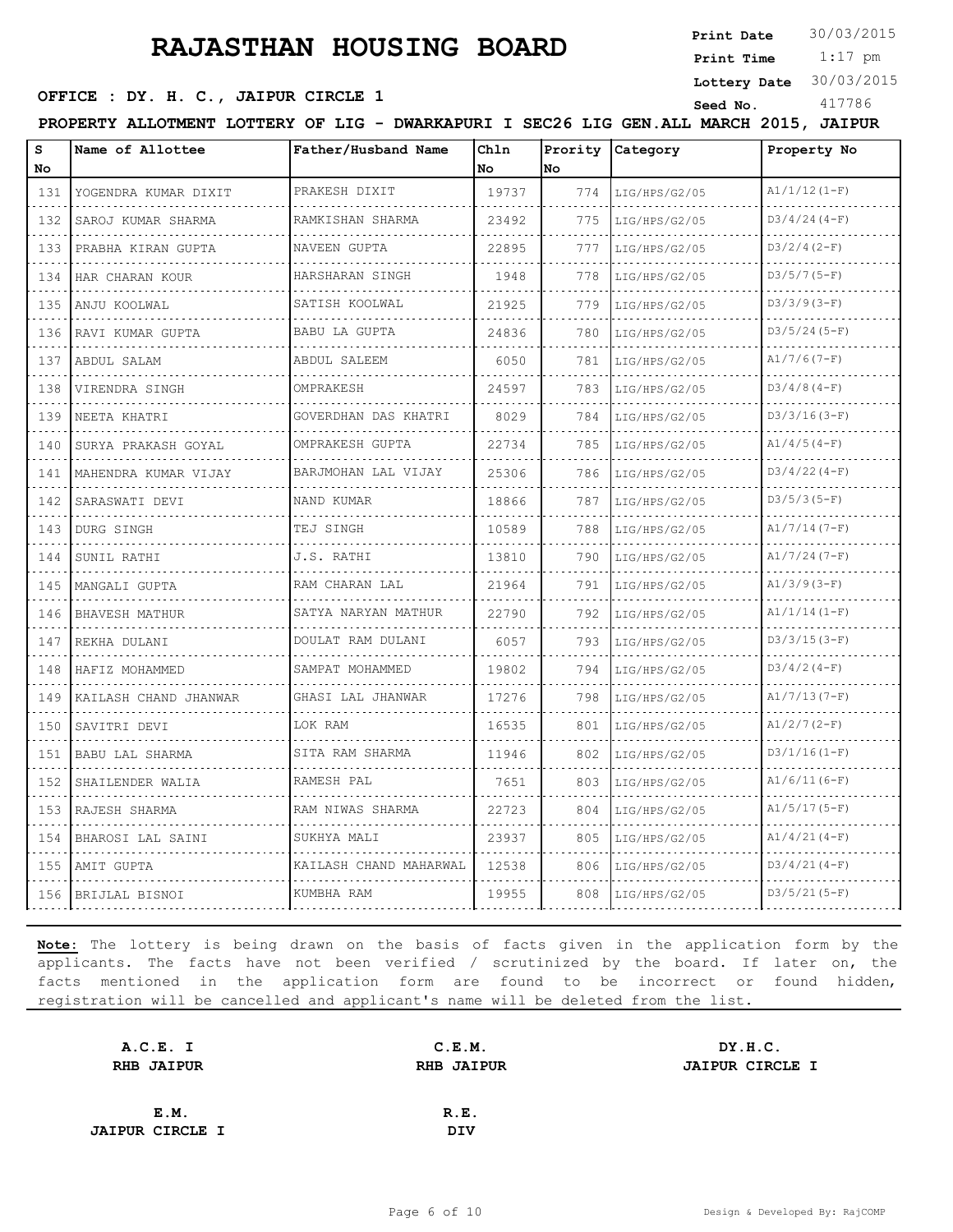**Print Date**  $30/03/2015$ 

**Lottery Date** 30/03/2015

 1:17 pm **Print Time**

#### **SEED OFFICE : DY. H. C., JAIPUR CIRCLE 1** Seed No. 417786

**PROPERTY ALLOTMENT LOTTERY OF LIG - DWARKAPURI I SEC26 LIG GEN.ALL MARCH 2015, JAIPUR**

| c    | Name of Allottee | Father/Husband<br>Name | Ch1n |     | Prority Category | Property No     |
|------|------------------|------------------------|------|-----|------------------|-----------------|
| No   |                  |                        | 1Nc  | lNo |                  |                 |
| $-7$ | TNDDA CUADMA     | IRA.TESH SHARMA        | 5665 | Q10 | TTC/UDC/CO/OE    | $1D3/2/23(2-F)$ |

| 157 | INDRA SHARMA            | RAJESH SHARMA          | 15665 | 810 | LIG/HPS/G2/05 | $D3/2/23(2-F)$ |
|-----|-------------------------|------------------------|-------|-----|---------------|----------------|
| 158 | MONIKA GUPTA            | GOPAL LAL GUPTA        | 21046 | 812 | LIG/HPS/G2/05 | $D3/2/2 (2-F)$ |
| 159 | KANTA SHARMA            | SARVERHWAR DAYAL       | 1829  | 813 | LIG/HPS/G2/05 | $A1/5/2(5-F)$  |
| 160 | ANJALI VIJAY            | SUSHIL VIJAY<br>.      | 6444  | 814 | LIG/HPS/G2/05 | $D3/2/10(2-F)$ |
| 161 | ARJUN YADAV             | LAKRAJ YADAV           | 3457  | 815 | LIG/HPS/G2/05 | $A1/1/11(1-F)$ |
| 162 | RANI DUBE               | SUBHNARAYAN SUBE       | 5855  | 817 | LIG/HPS/G2/05 | $D3/6/5(6-F)$  |
| 163 | RUKMANI DEVI NAJWANI    | ISHWAR LAL NAJWANI     | 10204 | 818 | LIG/HPS/G2/05 | $A1/1/20(I-F)$ |
| 164 | JITESH SINGAL           | RAMESH CHANDRA SINGAL  | 16022 | 820 | LIG/HPS/G2/05 | $A1/6/12(6-F)$ |
|     | 165 INIRMAL KUMAR VIJAY | RADHEY SHYAM VIJAY     | 23573 | 821 | LIG/HPS/G2/05 | $D3/4/17(4-F)$ |
| 166 | ASHOK KUMAR MAHESWARI   | BADRI PRASAD MAHESWARI | 24175 | 823 | LIG/HPS/G2/05 | D3/0/22(GF)    |
| 167 | SARITA BHAGTANI         | RAM KUMAR BHAGTANI     | 7467  | 824 | LIG/HPS/G2/05 | $A1/6/15(6-F)$ |
| 168 | DILIP KUMAR KALWANI     | MADHAV DAS KALWANI     | 24658 | 826 | LIG/HPS/G2/05 | $A1/1/6(1-F)$  |
| 169 | MINHAJUL HAK            | KHAN SIRAJ MOHAMMED    | 15504 | 827 | LIG/HPS/G2/05 | $D3/1/9(1-F)$  |
| 170 | SAETA KHATRI            | SATISH KUMAR KHATRI    | 22953 | 829 | LIG/HPS/G2/05 | $D3/1/17(1-F)$ |
| 171 | PRAKESH CHAND           | DHARAMDAS LAKHAWANI    | 921   | 831 | LIG/HPS/G2/05 | $D3/3/6(3-F)$  |
| 172 | KISHOR KUMAR GURNANI    | BHAGWAN DAS GURNANI    | 10727 | 833 | LIG/HPS/G2/05 | $A1/4/2(4-F)$  |
| 173 | PREM LATA               | SUBHKARAN SINGH        | 23265 | 834 | LIG/HPS/G2/05 | $D3/2/16(2-F)$ |
| 174 | MANISH PAREEK           | P.N. PAREEK            | 14259 | 835 | LIG/HPS/G2/05 | $D3/1/11(1-F)$ |
| 175 | SATISH CHAND GUPTA      | MADAN LAL GUPTA        | 14872 | 836 | LIG/HPS/G2/05 | $D3/3/1(3-F)$  |
| 176 | AALOK KUMAR CHOUDHARY   | PREM PRAKESH CHOUDHARY | 19483 | 837 | LIG/HPS/G2/05 | $D3/5/5(5-F)$  |
| 177 | OMPRAKESH GUPTA         | MATHURA LAL GUPTA      | 12702 | 838 | LIG/HPS/G2/05 | $D3/1/23(1-F)$ |
| 178 | DHEERAJ KUMAR           | <b>BHAGWAN SINGH</b>   | 22798 | 839 | LIG/HPS/G2/05 | $D3/2/21(2-F)$ |
| 179 | KAMLESH KUMAT MANGAL    | VEDI LAL               | 22272 | 840 | LIG/HPS/G2/05 | $A1/5/24(5-F)$ |
| 180 | MOTI KISHAN PUROHIT     | GULRAJ PUROHIT         | 3894  | 841 | LIG/HPS/G2/05 | $A1/3/6(3-F)$  |
| 181 | SURESH CHAND GOYAL      | BENI MADHAV GOYAL      | 22114 | 842 | LIG/HPS/G2/05 | $D3/4/5(4-F)$  |
|     | 182 BALWANT SINGH       | BHIWA RAM              | 19700 | 843 | LIG/HPS/G2/05 | $D3/4/20(4-F)$ |

| A.C.E. I               | C.E.M.            | DY.H.C.                |
|------------------------|-------------------|------------------------|
| <b>RHB JAIPUR</b>      | <b>RHB JAIPUR</b> | <b>JAIPUR CIRCLE I</b> |
|                        |                   |                        |
| E.M.                   | R.E.              |                        |
| <b>JAIPUR CIRCLE I</b> | <b>DIV</b>        |                        |
|                        |                   |                        |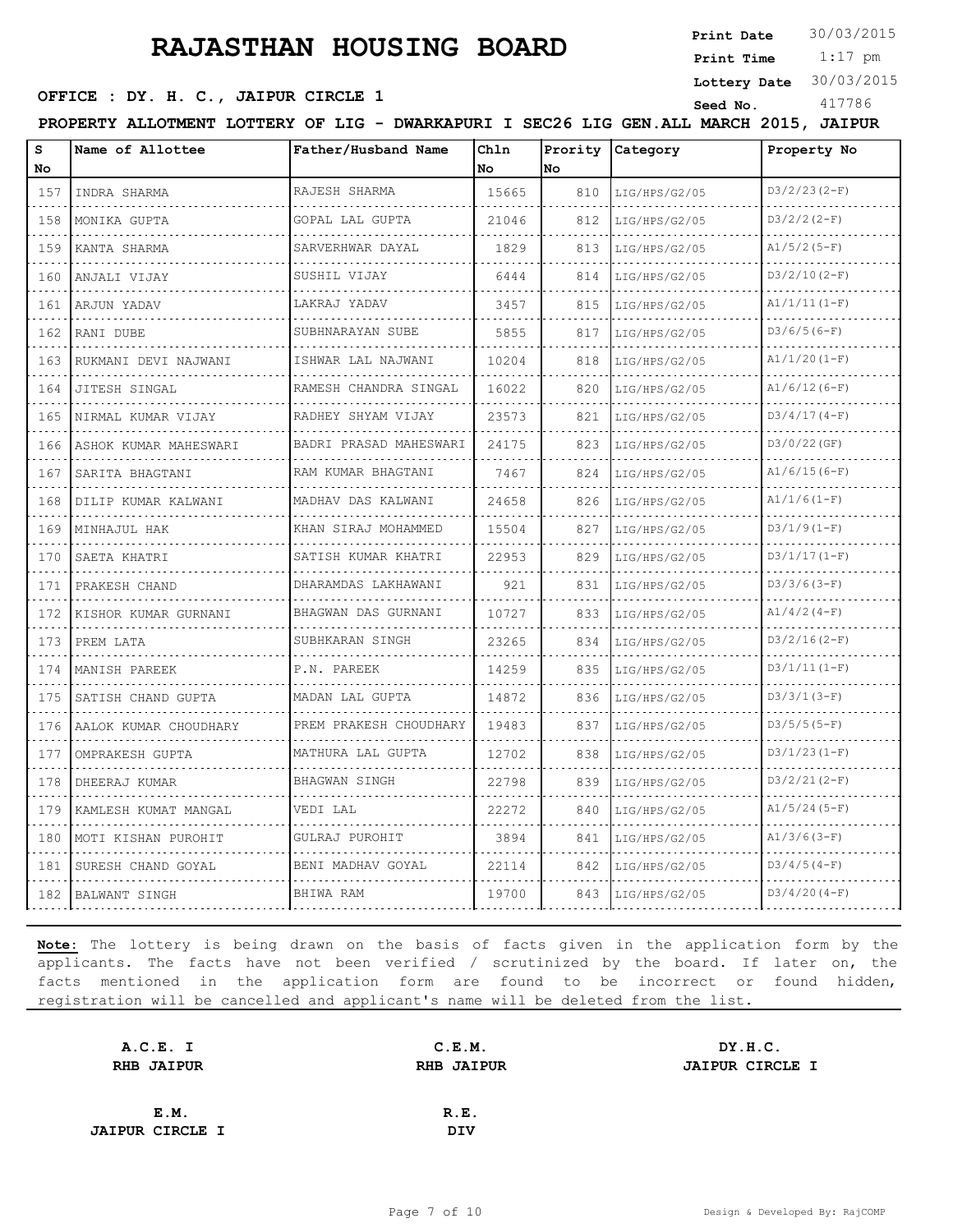**Print Date**  $30/03/2015$ 

 1:17 pm **Print Time**

**Lottery Date** 30/03/2015

## **SEED OFFICE : DY. H. C., JAIPUR CIRCLE 1** Seed No. 417786

| PROPERTY ALLOTMENT LOTTERY OF LIG - DWARKAPURI I SEC26 LIG GEN. ALL MARCH 2015, JAIPUR |                     |              |                  |             |
|----------------------------------------------------------------------------------------|---------------------|--------------|------------------|-------------|
| Name of Allottee                                                                       | Father/Husband Name | <b>IChln</b> | Prority Category | Property No |

| No  |                       |                         | No.   | lNo. |               |                |
|-----|-----------------------|-------------------------|-------|------|---------------|----------------|
| 183 | DHANANJAYA SHARMA     | K.N. SHARMA             | 22135 | 845  | LIG/HPS/G2/05 | $D3/1/2 (1-F)$ |
| 184 | SUMAN KOTHARI         | RAJENDRA KOTHARI        | 9798  | 846  | LIG/HPS/G2/05 | $D3/5/16(5-F)$ |
| 185 | PRITI BALA SHARMA     | MAHENDRA KUMAR SHARMA   | 1067  | 848  | LIG/HPS/G2/05 | $D3/2/19(2-F)$ |
| 186 | KAVITA SHARMA<br>.    | SACHIN SHARMA           | 10458 | 849  | LIG/HPS/G2/05 | $D3/3/20(3-F)$ |
| 187 | SHAILENDRA TYAGI      | SHEETAL PRASAD TYAGI    | 14061 | 850  | LIG/HPS/G2/05 | $A1/3/3(3-F)$  |
| 188 | HITESH KUMAR PANJABI  | MURLI DHAR PANJABI      | 607   | 851  | LIG/HPS/G2/05 | $A1/1/9(1-F)$  |
| 189 | SURAJ MAL LAKHERA     | JAGANNATH LAKHERA       | 12318 | 854  | LIG/HPS/G2/05 | $A1/0/6$ (GF)  |
| 190 | MADHAVI SHAHANI       | DEVANAND SHAHANI        | 16910 | 855  | LIG/HPS/G2/05 | $A1/2/23(2-F)$ |
| 191 | ANJALI AGARWAL        | RAJESH AGARWAL          | 8321  | 857  | LIG/HPS/G2/05 | $D3/5/19(5-F)$ |
| 192 | DILIP SONI            | MALCHANDRA SONI         | 14927 | 858  | LIG/HPS/G2/05 | $D3/5/10(5-F)$ |
| 193 | SAVITA SHARMA         | SUNDAR SWAROOP          | 22551 | 859  | LIG/HPS/G2/05 | $D3/1/5(1-F)$  |
| 194 | DHIRENDRA KUMAR       | MADAN MOHAN CHHIPA<br>. | 18784 | 861  | LIG/HPS/G2/05 | $A1/2/22(2-F)$ |
| 195 | AALOK MUKHARJEE       | MADAN NARAYAN GOSWAMI   | 12832 | 862  | LIG/HPS/G2/05 | $D3/3/11(3-F)$ |
|     | 196 ASHOK SINGH       | BHAWAR LAL<br>.         | 1366  | 863  | LIG/HPS/G2/05 | $D3/4/6(4-F)$  |
| 197 | HEMA DEVI PANJABHI    | NARENDRA KUMAR PANJABI  | 3888  | 865  | LIG/HPS/G2/05 | $A1/3/2 (3-F)$ |
| 198 | RATAN LAL SONI        | GANGA SAHAI SONI<br>.   | 21623 | 866  | LIG/HPS/G2/05 | $D3/1/4(1-F)$  |
| 199 | RAJIV KASHYAP         | HARBHAN PARASAD SHARMA  | 24642 | 867  | LIG/HPS/G2/05 | $D3/3/3(3-F)$  |
| 200 | ANITA SINGH           | UDAYBHAN SINGH          | 12839 | 868  | LIG/HPS/G2/05 | $D3/2/17(2-F)$ |
| 201 | SANJAY KUMAR GUPTA    | RAM PARSAD GUPTA        | 16346 | 871  | LIG/HPS/G2/05 | $A1/3/20(3-F)$ |
| 202 | VINOD MOTWANI         | JAIPRAKASH MOTWANI      | 12825 | 872  | LIG/HPS/G2/05 | $A1/6/14(6-F)$ |
| 203 | DILIP KUMAR SAVLANI   | SHRI CHAND SAVLANI      | 1148  | 873  | LIG/HPS/G2/05 | $A1/1/18(1-F)$ |
|     | 204   MAHESH CHHIPA   | RAGHUNATH CHHIPA        | 26091 | 874  | LIG/HPS/G2/05 | $D3/5/18(5-F)$ |
| 205 | HARI OM SHARAN SHARMA | SHIV SWAROOP SHARMA     | 6879  | 875  | LIG/HPS/G2/05 | $A1/2/21(2-F)$ |
| 206 | HEMLATA GUPTA         | BRIJ MOHAN LAL GUPTA    | 21640 | 876  | LIG/HPS/G2/05 | $A1/7/16(7-F)$ |
| 207 | SANJEET DAGAR         | RAM KISHAN DAGAR        | 19297 | 878  | LIG/HPS/G2/05 | $D3/4/16(4-F)$ |
|     | 208 LALIT AGARWAL     | BHAGWAT SWAROOP         | 24883 | 879  | LIG/HPS/G2/05 | $D3/4/13(4-F)$ |

| A.C.E. I               | C.E.M.            | DY.H.C.                |
|------------------------|-------------------|------------------------|
| <b>RHB JAIPUR</b>      | <b>RHB JAIPUR</b> | <b>JAIPUR CIRCLE I</b> |
|                        |                   |                        |
| E.M.                   | R.E.              |                        |
| <b>JAIPUR CIRCLE I</b> | <b>DIV</b>        |                        |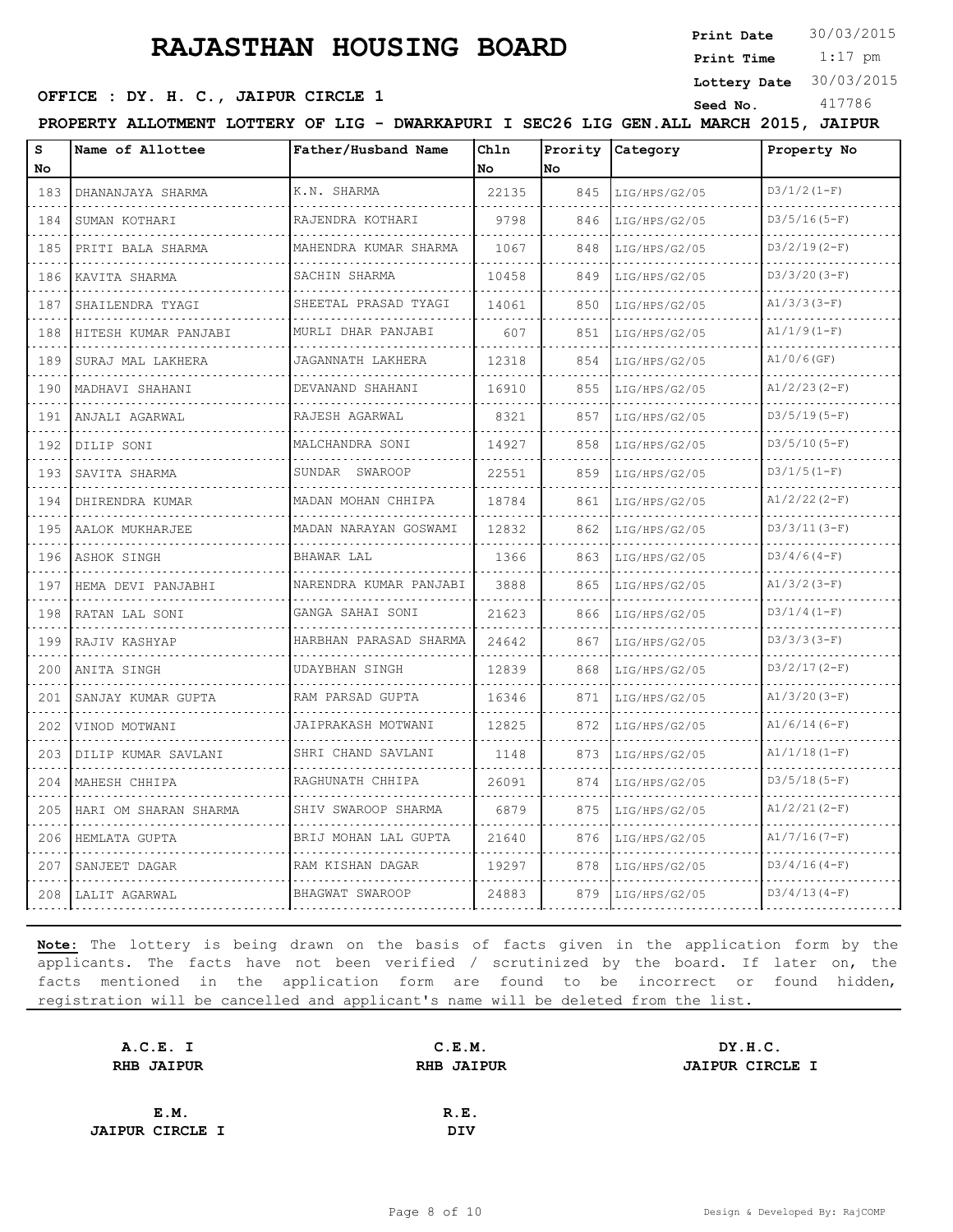# **RAJASTHAN HOUSING BOARD** <sup>Print Date</sup>

30/03/2015

 1:17 pm **Print Time**

**Lottery Date** 30/03/2015

#### **OFFICE : DY. H. C., JAIPUR CIRCLE 1** Seed No. 417786

**PROPERTY ALLOTMENT LOTTERY OF LIG - DWARKAPURI I SEC26 LIG GEN.ALL MARCH 2015, JAIPUR**

| S.    | Name of Allottee        | Father/Husband Name | Chln  | Prority | Category      | Property No    |
|-------|-------------------------|---------------------|-------|---------|---------------|----------------|
| No.   |                         |                     | l No  | lNo.    |               |                |
|       | 209 LOKESH KUMAR        | DINESH CHAND        | 22147 | 880     | LIG/HPS/G2/05 | $A1/6/7(6-F)$  |
| 210   | KHELNTA MEENA           | KALU RAM MEENA      | 19190 | 245     | LIG/HPS/G4/05 | $A1/7/11(7-F)$ |
| 211   | BUDHI PRAKESH VERMA     | MANGI LAL VERMA     | 20782 | 246     | LIG/HPS/G4/05 | $A1/7/19(7-F)$ |
| 212   | HEMRAJ                  | ARJUN LAL RAJAK     | 14169 | 247     | LIG/HPS/G4/05 | $A1/3/24(3-F)$ |
|       | 213   LALITA BIWAL      | RAJESH BIWAL        | 17345 | 248     | LIG/HPS/G4/05 | $A1/4/6(4-F)$  |
|       | 214 RAMESH CHAND MORYA  | JEEVAN RAM          | 1335  | 250     | LIG/HPS/G4/05 | $A1/6/5(6-F)$  |
|       | 215 RAJENDRA PRASAD     | HANUMAN PRASAD      | 22310 | 251     | LIG/HPS/G4/05 | $A1/5/23(5-F)$ |
|       | 216 ANET SINGH          | RAMJI LAL           | 18464 | 252     | LIG/HPS/G4/05 | $A1/5/20(5-F)$ |
| 217   | RAM NIWAS BAIRWA        | PRABHU DAYAL        | 24818 | 253     | LIG/HPS/G4/05 | $A1/1/13(1-F)$ |
|       | 218 GOPAL DHOBI         | KANHAYALAL DHOBI    | 14857 | 255     | LIG/HPS/G4/05 | $A1/1/21(I-F)$ |
|       | 219 HANSRAJ KHATIK      | KRISHAN KHATIK      | 23351 | 256     | LIG/HPS/G4/05 | $A1/1/24(1-F)$ |
| 220 l | INDRA SAHU              | KAILASD SAHU        | 646   | 257     | LIG/HPS/G4/05 | A1/0/11(GF)    |
| 221   | HARISH MEENA            | MAKHAN LAL MEENA    | 6643  | 259     | LIG/HPS/G4/05 | $A1/7/23(7-F)$ |
|       | 222 RAVI KUMAR          | NANAG RAM GAVENDRA  | 11971 | 260     | LIG/HPS/G4/05 | $A1/5/10(5-F)$ |
|       | 223 IDEEPAL KUMAR NAYAK | GULAB CHAND NAYAK   | 13321 | 264     | LIG/HPS/G4/05 | $A1/3/22(3-F)$ |
|       | 224 TARA CHAND          | DAMODAR PRASAD      | 12707 | 265     | LIG/HPS/G4/05 | $A1/5/8(5-F)$  |
|       | 225 KULDEEP             | RAMNIWAS            | 20004 | 753     | LIG/HPS/G2/06 | $D3/6/2(6-F)$  |

#### **List of remaining houses (126):**

A1/1/4, A1/1/16, A1/2/2, A1/2/3, A1/2/12, A1/2/24, A1/3/1, A1/3/12, A1/3/16, A1/3/18, A1/3/21, A1/4/11, A1/4/14, A1/4/15, A1/4/16, A1/4/20, A1/5/5, A1/5/11, A1/5/18, A1/6/2, A1/6/10, A1/6/17, A1/6/18, A1/6/19, A1/6/21, A1/6/23, A1/7/1, A1/7/5, A1/7/7, A1/7/9, A1/7/18, A1/7/20, A1/7/21, A1/7/22, D3/0/3, D3/0/15, D3/0/18, D3/1/1, D3/1/3, D3/1/7, D3/1/8, D3/1/12, D3/1/13, D3/1/14, D3/1/18, D3/1/19, D3/1/20, D3/1/22, D3/1/24, D3/2/1, D3/2/3, D3/2/5, D3/2/7, D3/2/8, D3/2/11, D3/2/12, D3/2/13, D3/2/14, D3/2/22, D3/3/2, D3/3/4, D3/3/7, D3/3/8, D3/3/13, D3/3/14, D3/3/19, D3/3/21, D3/3/24, D3/4/4, D3/4/9, D3/4/12, D3/4/14, D3/4/18, D3/4/19, D3/4/23, D3/5/1, D3/5/2, D3/5/9, D3/5/11, D3/5/12, D3/5/13, D3/5/14, D3/5/15, D3/5/20, D3/6/1, D3/6/4, D3/6/6, D3/6/7, D3/6/8, D3/6/9, D3/6/10, D3/6/11, D3/6/12, D3/6/13, D3/6/14, D3/6/15, D3/6/16, D3/6/17, D3/6/18, D3/6/19, D3/6/20, D3/6/21, D3/6/23, D3/6/24, D3/7/1, D3/7/3, D3/7/4, D3/7/5, D3/7/6, D3/7/7, D3/7/8, D3/7/9, D3/7/10, D3/7/11, D3/7/12, D3/7/14, D3/7/15, D3/7/16, D3/7/17, D3/7/18, D3/7/19, D3/7/20, D3/7/21, D3/7/22,

| A.C.E. I               | C.E.M.            | DY.H.C.                |
|------------------------|-------------------|------------------------|
| <b>RHB JAIPUR</b>      | <b>RHB JAIPUR</b> | <b>JAIPUR CIRCLE I</b> |
|                        |                   |                        |
| E.M.                   | R.E.              |                        |
| <b>JAIPUR CIRCLE I</b> | <b>DIV</b>        |                        |